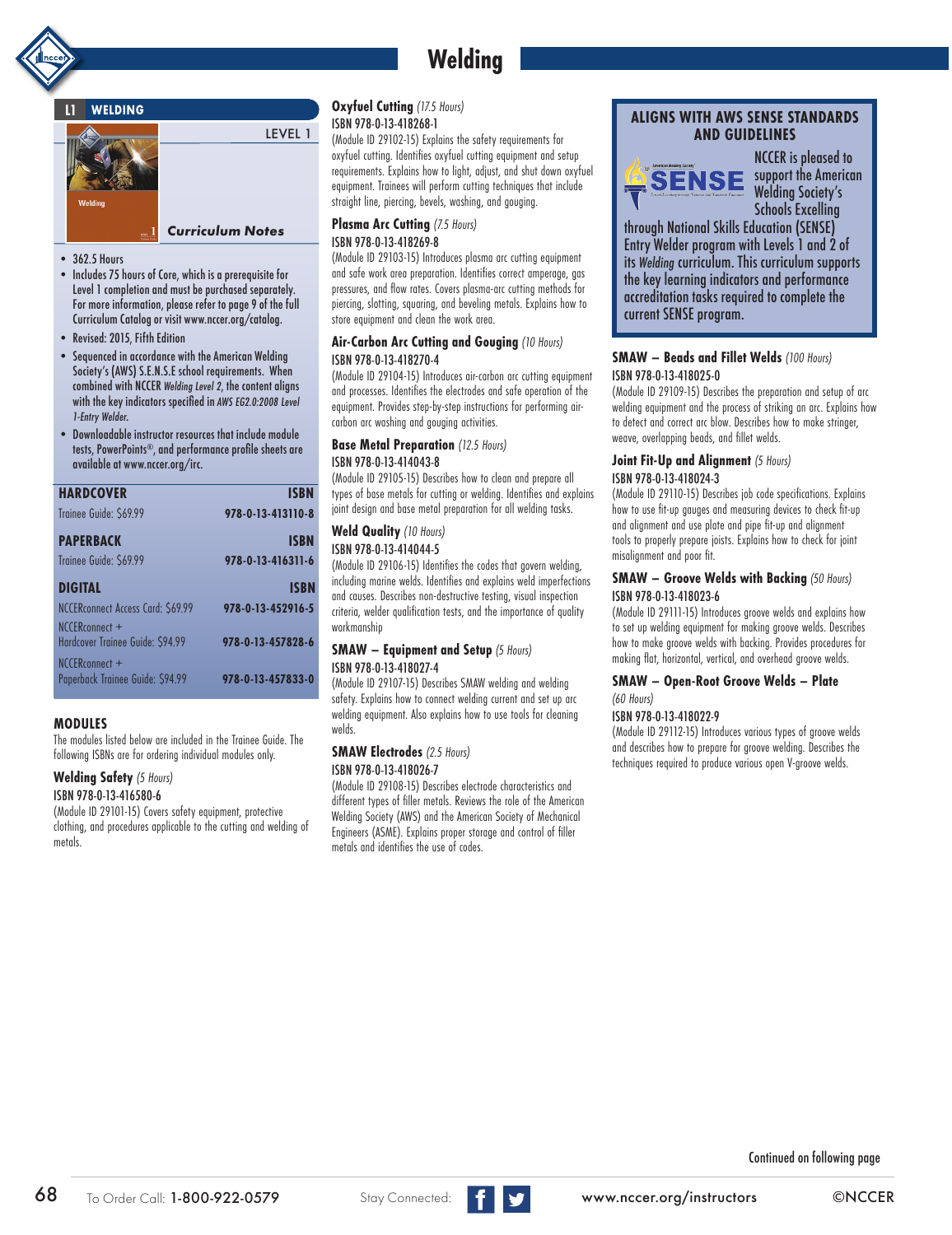# **L2 WELDING**

# *Curriculum Notes*

 $\bullet$  227.5 Hours

• Revised: 2015, Fifth Edition

• Sequenced in accordance with the American Welding Society's (AWS) S.E.N.S.E school requirements. When combined with NCCER *Welding Level 1*, the content aligns with the key indicators specified in *AWS EG2.0:2008 Level 1-Entry Welder*.

• Downloadable instructor resources that include module tests, PowerPoints®, and performance profile sheets are available at www.nccer.org/irc.

| <b>HARDCOVER</b>                                    | ISBN              |
|-----------------------------------------------------|-------------------|
| Trainee Guide: \$99.99                              | 978-0-13-431110-4 |
| <b>PAPERBACK</b>                                    | ISBN              |
| Trainee Guide: \$99.99                              | 978-0-13-416310-9 |
| <b>DIGITAL</b>                                      | <b>ISBN</b>       |
| NCCERconnect Access Card: \$99.99                   | 978-0-13-452907-3 |
| NCCERconnect +<br>Hardcover Trainee Guide: \$124.99 | 978-0-13-460120-5 |
| NCCERconnect +<br>Paperback Trainee Guide: \$124.99 | 978-0-13-457831-6 |

# **MODULES**

The modules listed below are included in the Trainee Guide. The following ISBNs are for ordering individual modules only.

#### **Welding Symbols** *(5 Hours)*  ISBN 978-0-13-417950-6

LEVEL 2

(Module ID 29201-15) Identifies and explains the different types of fillet weld, groove weld, and non-destructive examination symbols. Explains how to read welding symbols on drawings, specifications, and Welding Procedure Specifications (WPS).

#### **Reading Welding Detail Drawings** *(10 Hours)* ISBN 978-0-13-417953-7

(Module ID 29202-15) Identifies and explains welding detail drawings. Describes lines, fills, object views, and dimensioning on drawings. Explains how to use notes on drawings and the bill of materials. Explains how to sketch and draw basic welding drawings.

#### **Physical Characteristics and Mechanical Properties of Metals** *(7.5 Hours)* ISBN 978-0-13-417954-4

(Module ID 29203-15) Explains physical characteristics, mechanical properties, composition, and classification of common ferrous and nonferrous metals. Identifies the various standard metal forms and structural shapes. Shows how to extract metal information from Welding Procedure Specification (WPS) sheets and Procedure Qualification Records (PQRs). Covers visual inspection, magnetic testing, and X-ray fluorescent spectrometry methods used to identify metals.

## **Preheating and Postheating of Metals** *(5 Hours)* ISBN 978-0-13-418019-9

(Module ID 29204-15) Explains preheating, interpass temperature control, and postheating procedures that sometimes need to be done to preserve weldment strength, ductility, and weld quality. Covers the equipment used for heat treating metals.

## **GMAW and FCAW – Equipment and Filler Metals**  *(10 Hours)*

# ISBN 978-0-13-418018-2

(Module ID 29205-15) Describes general safety procedures for GMAW and FCAW. Identifies GMAW and FCAW equipment and explains the filler metals and shielding gases used to perform GMAW and FCAW. Explains how to set up and use GMAW and FCAW equipment and how to clean GMAW and FCAW welds.

# **GMAW – Plate** *(60 Hours)*

ISBN 978-0-13-417970-4

(Module ID 29209-15) Explains how to set up and use GMAW equipment and how to select and use different filler metals and shielding gases. Describes how to make multiple-pass fillet and V-groove welds on carbon steel plate in various positions.

# **FCAW – Plate** *(60 Hours)*

## ISBN 978-0-13-420171-9

(Module ID 29210-15) Explains how to set up and use FCAW equipment and how to select and use different filler metals and shielding gases. Describes how to make multiple-pass fillet and V-groove welds on carbon steel plate in various positions.

## **GTAW – Equipment and Filler Metals** *(10 Hours)* ISBN 978-0-13-417969-8

(Module ID 29207-15) Explains GTAW safety. Identifies and explains the use of GTAW equipment, filler metals, and shielding gases. Covers the setup of GTAW equipment.

# **GTAW – Plate** *(60 Hours)*

#### ISBN 978-0-13-417968-1

(Module ID 29208-15) Describes how to build pads on carbon steel plate using GTAW and carbon steel filler metal. Also explains how to make multiple-pass GTAW fillet welds on carbon steel plate coupons in the 1F, 2F, 3F, and 4F positions, and how to make GTAW V-groove welds in the 1G, 2G, 3G, and 4G positions.

## **L3 WELDING**

# *Curriculum Notes*

- 470 Hours (370 Required; 100 Elective/Optional)
- Revised: 2016, Fifth Edition
- Downloadable instructor resources that include module tests, PowerPoints®, and performance profile sheets are available at www.nccer.org/irc.

| <b>PAPERBACK</b>                          | <b>ISBN</b>       |
|-------------------------------------------|-------------------|
| Trainee Guide: \$99.99                    | 978-0-13-448245-3 |
| <b>DIGITAL</b>                            | <b>ISBN</b>       |
| NCCERconnect Access Card: \$99.99         | 978-0-13-452913-4 |
| NCCERconnect +<br>Trainee Guide: \$124.99 | 978-0-13-471945-0 |

# **MODULES**

The modules listed below are included in the Trainee Guide. The following ISBNs are for ordering individual modules only.

# **SMAW – Open-Root Pipe Welds** *(100 Hours)* ISBN 978-0-13-448560-7

(Module ID 29301-16) Explains how to set up SMAW equipment for open-root V-groove welds, and explains how to prepare for and make open-root V-groove welds on carbon steel pipe. Provides procedures for making open-root V-groove welds with SMAW equipment on pipe in the 1G-ROTATED, 2G, 5G, and 6G positions.

## **GMAW – Pipe** *(60 Hours)* ISBN 978-0-13-448564-5

LEVEL 3

(Module ID 29302-16) Explains how to set up GMAW equipment for open-root V-groove welds, and explains how to prepare for and make open-root V-groove welds on carbon steel pipe. Provides procedures for making open-root V-groove welds with GMAW equipment on pipe in the 1G-ROTATED, 2G, 5G, and 6G positions.

# **FCAW – Pipe** *(60 Hours)*

ISBN 978-0-13-448566-9

(Module ID 29303-16) Explains how to set up FCAW equipment for open-root V-groove welds, and explains how to prepare for and make open-root V-groove welds on carbon steel pipe. Provides procedures for making open-root V-groove welds with FCAW equipment on pipe in the 1G-ROTATED, 2G, 5G, and 6G positions.

#### **GTAW – Carbon Steel Pipe** *(80 Hours)* ISBN 978-0-13-448568-3

(Module ID 29304-16) Explains how to set up GTAW equipment for open-root V-groove welds, and explains how to prepare for and make open-root V-groove welds on carbon steel pipe. Provides procedures for making open-root V-groove welds with GTAW equipment on pipe in the 2G, 5G, and 6G positions.

#### **GTAW – Low Alloy and Stainless Steel Pipe**  *(70 Hours)*

# ISBN 978-0-13-448570-6

(Module ID 29305-16) Explains how to set up GTAW equipment for open-root V-groove welds on low-alloy and stainless steel pipe, and explains how to prepare for and make open-root V-groove welds on low-alloy and stainless steel pipe. Provides procedures for making open-root V-groove welds with GTAW equipment on low-alloy and stainless steel pipe in the 2G, 5G, and 6G positions.

Continued on following page